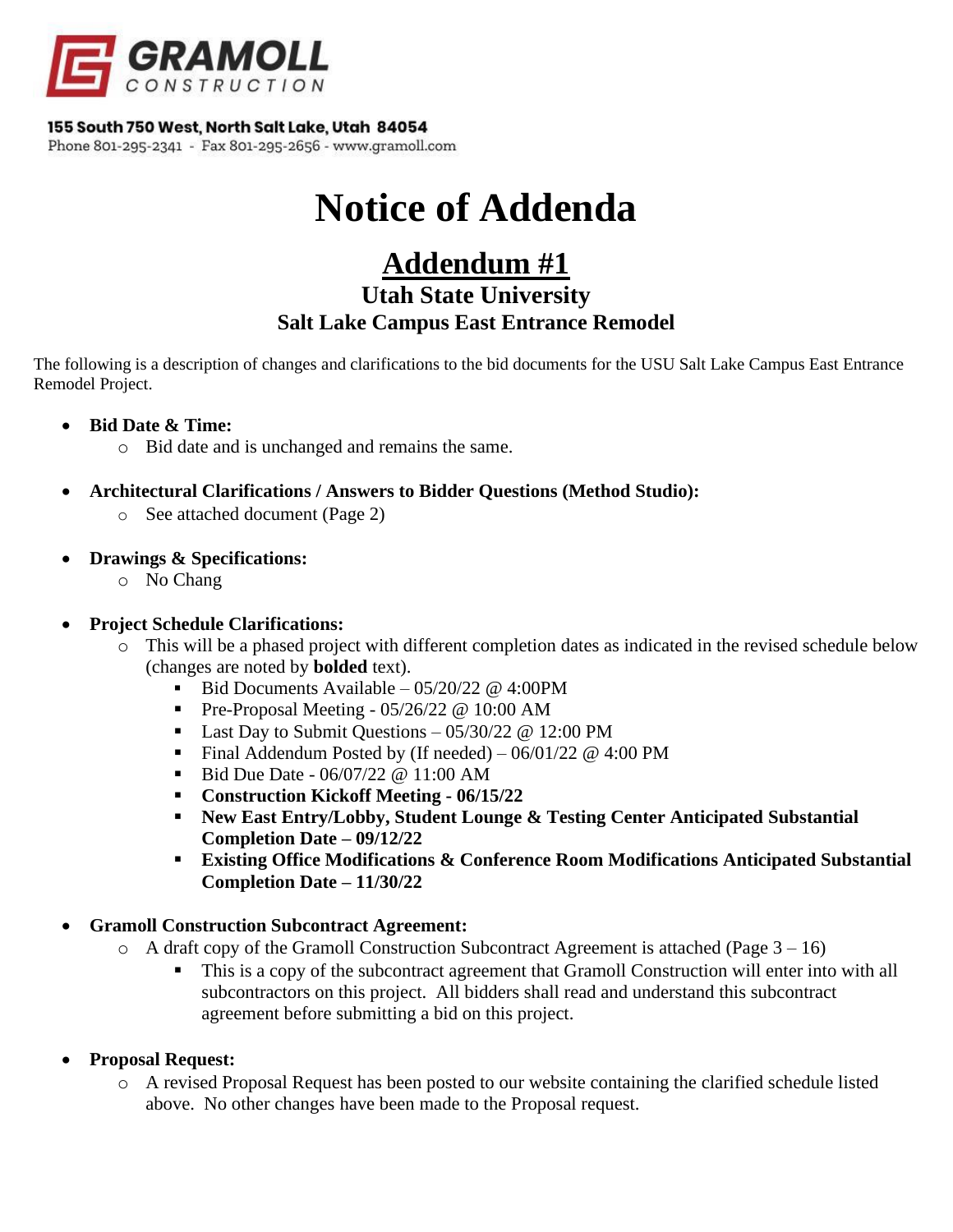## Architectural Clarifications / Answers to Bidder Questions

## **Contract Documents Addendum 01**

| DATE OF ISSUANCE:              | 06.01.2022                          |
|--------------------------------|-------------------------------------|
| <b>PROJECT:</b>                | USU SL Center East Entrance Remodel |
| <b>ARCHITECT'S PRJECT NO.:</b> | 20.0770                             |
| <b>OWNER:</b>                  | Utah State University               |
| <b>ISSUED BY:</b>              | Method Studio                       |
| <b>TO CONTRACTOR:</b>          | <b>Gramoll Construction</b>         |

#### **DESCRIPTION**

See the revision related to the construction drawings, these revisions supersede and add to the construction drawings

#### **Architectural**

- 1. Door 170 A & B were "Exterior Doors" for the Trash / Storage Enclosure they are not to be included in this project.
- 2. Door E101 is an existing door that provides access to the Admin/Office area, the door and frame are to remain, however access controls are being added at this location as scheduled.
- 3. The PLAM spec for the solid core door finish is to be "Nevamar Chalk White S7024T"
- 4. The Rubber Base RB-02 as noted on AF601 is not used and will be removed from the finish schedule.

End of Addendum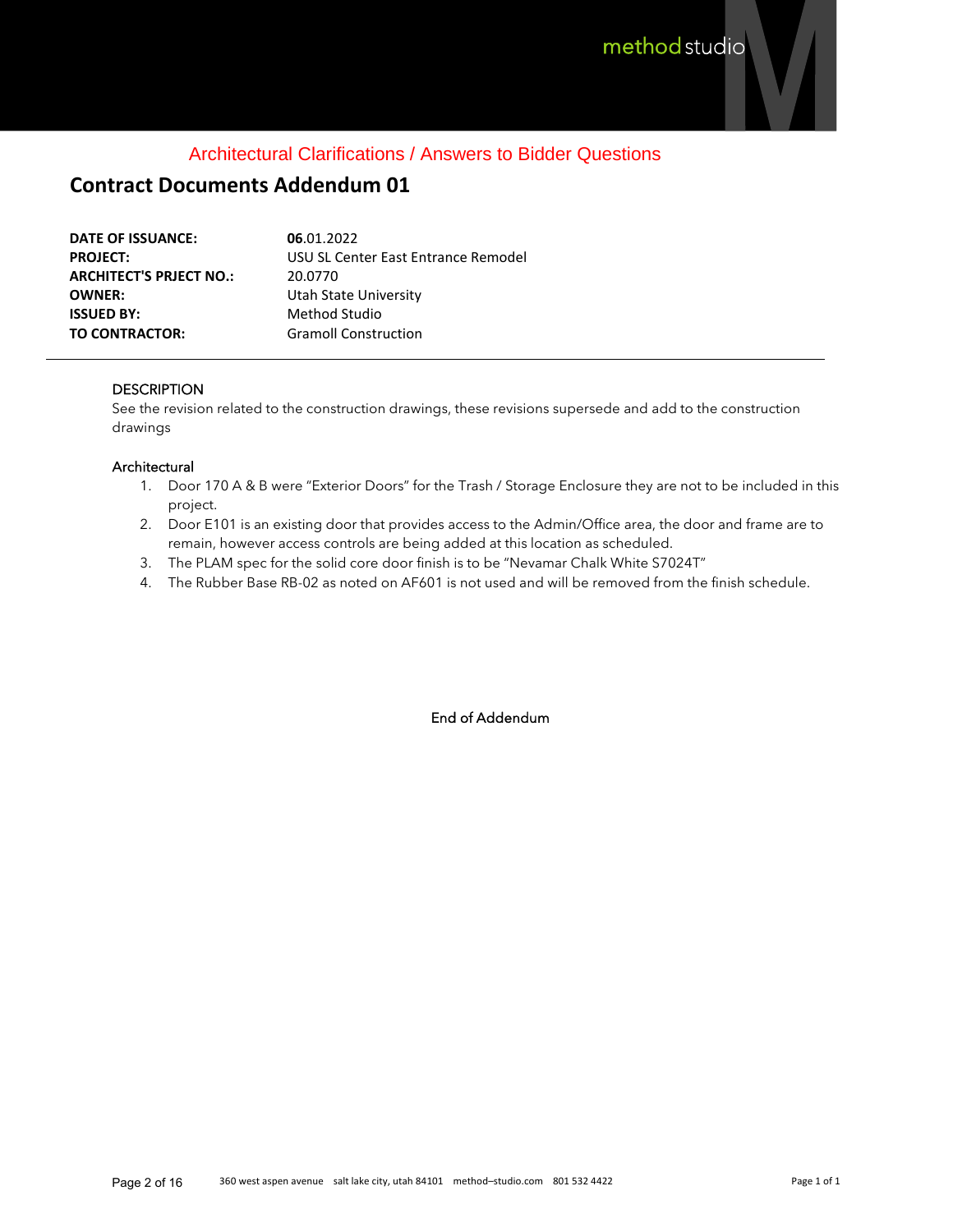This is a copy of the subcontract agreement that Gramoll Construction will enter into with all subcontractors on this project. All bidders shall read and understand this subcontract agreement before submitting a bid on this project.

#### **NO. 723XX**

#### **SUBCONTRACT AGREEMENT**

THIS SUBCONTRACT AGREEMENT ("Subcontract") by and between GRAMOLL CONSTRUCTION COMPANY, a Utah corporation, hereinafter referred to as "Contractor," and **(SUBCONTRACTOR NAME AND ADDRESS) hereinafter referred to as "Subcontractor,"** is entered into and shall be effective as of the date it has been signed by both parties hereto (the "Subcontract Date"). If Subcontractor commences work prior to signing this Subcontract, the Subcontract Date shall be deemed to be the date Subcontractor commenced the Work.

#### **RECITALS**

1. Contractor has entered into a contract with **UTAH STATE UNIVERSITY** for the construction, performance and completion of a certain project known as **SALT LAKE EAST ENTRY & FACILITY REMODEL** said contract being hereinafter referred to as the "General Contract".

2. Subcontractor desires to furnish, and Contractor desires to have Subcontractor furnish a portion of the work for Contractor. Contractor and Subcontractor desire to establish the terms and conditions that govern the relationship between them when Subcontractor furnishes such labor, materials, and equipment pursuant to this Subcontract.

#### **ARTICLE I**

**1.1 Scope of Work.** Subcontractor shall furnish all labor, materials, permits, tools, machinery, equipment, facilities, supplies and services, pay all applicable taxes, and comply with any and all additional requirements imposed by the jurisdiction in which the work is performed, and to do all things necessary to complete the following items of work under the General Contract (the "Work"):

**Furnish all labor, materials, equipment and supervision required to complete all [LABOR TYPE] work required, as described in specifications sections [SECTION NUMBER AND DESCRIPTION] and as shown on the drawings in [BID PACKAGE] and comply with all other sections of the specifications and the drawings dated [DATE], for SALT LAKE EAST ENTRY & FACILITY REMODEL, UTAH STATE UNIVERSITY prepared by METHOD STUDIOS, as related to such work.**

**Addenda:**

**Alternates:**

**Includes:**

**Excludes: SALES TAX**

Hereinafter, all such documents, plus this Subcontract and the General Contract are collectively referred to as the "Subcontract Documents." All Subcontract Documents other than this Subcontract are incorporated herein by reference and hereby adopted and made a part of this Subcontract as fully as if it were set forth in full herein, subject to the limitations set forth in Article I hereof. All General, Supplemental General, and Special Conditions of the specifications and all terms and conditions of the General Contract shall apply to this Subcontract, except where ambiguous or inconsistent with this Subcontract, in which case the provisions of this Subcontract shall control. Subcontractor acknowledges that the Work to be performed by Subcontractor is not confined to any particular portion of the drawings or section of the specifications but may be scattered throughout those documents. In the performance of this Subcontract, Subcontractor binds itself to Contractor to comply fully with all undertakings and obligations of the Contractor to the extent that they apply to the scope of the Work.

#### **ARTICLE II**

**2.1 Subcontract Price.** Contractor shall pay Subcontractor for completion of the Work in accordance with the Subcontract Documents the lump sum of **[Subcontract Price]** (the "Subcontract Price.") The Subcontract Price includes all costs and expenses to perform the Work, and associated with the performance of the Work, including, without limitation, (1) all applicable transportation charges, costs and expenses, and (2) all applicable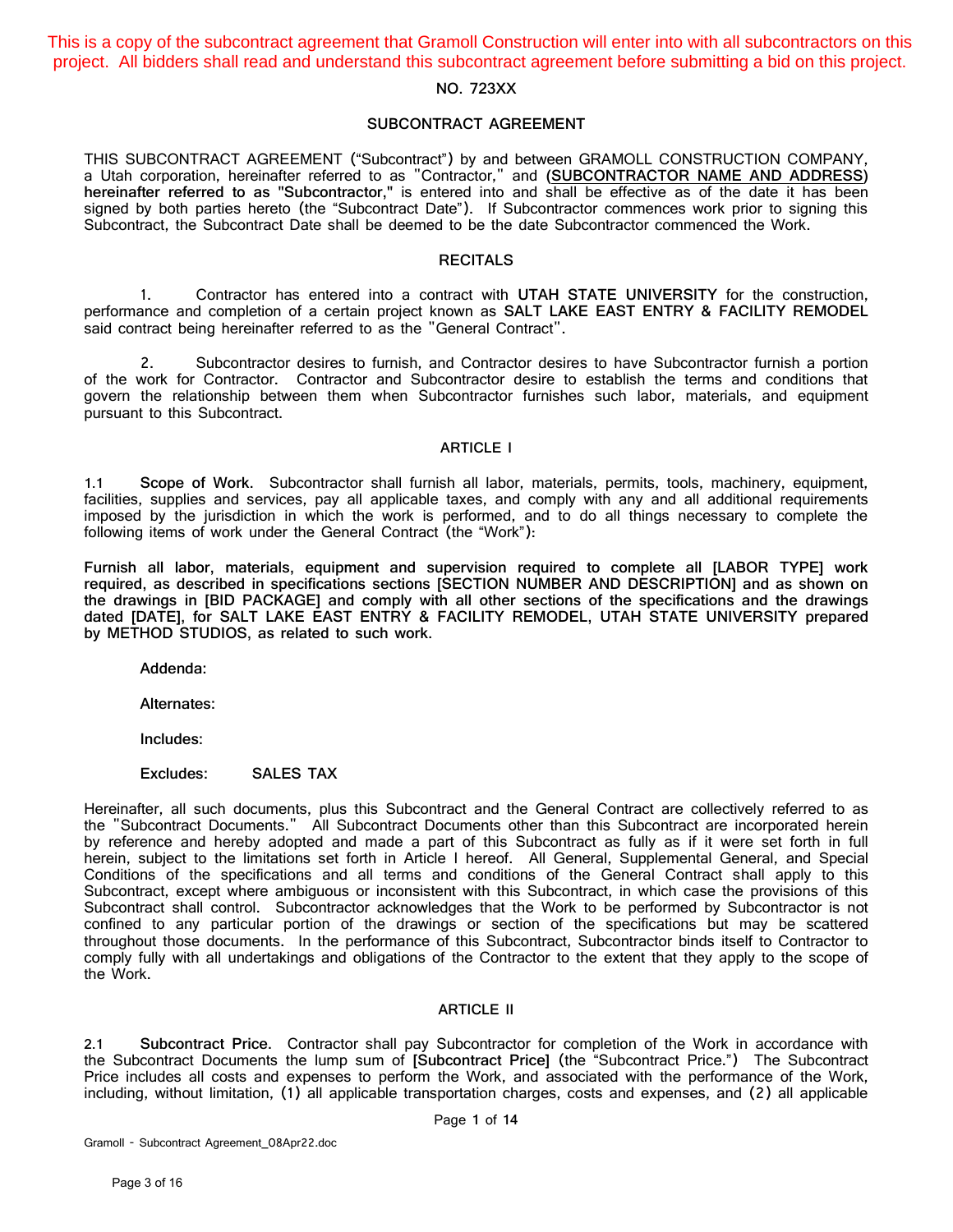taxes including, without limitation, applicable taxes under any law now existing, or which may hereafter be adopted by federal, state, local or other governmental authorities, taxing the labor, materials, or equipment furnished, or any other tax levied as a result of performance of the Work. The Subcontract Price may be adjusted only as provided for in [Article V.](#page-6-0)

#### **ARTICLE III**

**3.1 Independent Contractor.** The relationship of Subcontractor to Contractor during the term of this Subcontract shall be that of an independent contractor. Subcontractor shall take any and all actions necessary to maintain that independent contractor relationship throughout the term of the Subcontract, and neither Subcontractor nor its employees shall be considered employees of Contractor. Subcontractor shall exercise exclusive control for the means, methods, techniques, and procedures in performance of the Work.

**3.2 Examination of Subcontract Documents/ Site.** Subcontractor has examined the Subcontract Documents and the applicable Laws and Regulations, as that term is defined below, and has examined the site of the work and satisfied itself as to all conditions to be encountered in the performance of the Work. Subcontractor enters this Subcontract on the basis of its own examination, investigation and evaluation of all such matters, and not in reliance on the opinions or representations of Contractor or Owner. If there are any inconsistencies between the Subcontract Documents or ambiguities in any Subcontract Document, Subcontractor shall bring such inconsistencies or ambiguities to the attention of Contractor before the execution of this Subcontract; otherwise, Subcontractor shall be bound by Contractor's resolution of such inconsistencies or ambiguities.

In the event of any discrepancy (1) in the Subcontract Documents, or (2) between the Subcontract Documents and the Laws and Regulations, those which are more stringent, provide persons and property with greater protection, or provide for a better product shall govern. In the event of any discrepancy in the Subcontract Documents between dimensions and measurements for the Work based on scaling, the Work shall comply with the dimensions for such Work. Subcontractor shall promptly notify Contractor in writing of any such discrepancy. To the extent that the Subcontract Documents include plans, specifications or other documents that depict, refer or relate to mechanical, plumbing, electrical or fire protection systems, such documents are diagrammatic only, and are not intended to show the precise alignment, physical locations, or configurations of such Work. The Subcontract Price includes all costs and expenses for such systems to be installed such that they clear all obstructions, permit proper clearances for the Work of other trades, and present an orderly appearance.

Before commencing Work, Subcontractor will satisfy itself as to the location of all utilities that may affect or interfere with Subcontractor's Work. Subcontractor will fully protect all utilities, and keep them operating at all times, unless otherwise provided in the Subcontract Documents. Subcontractor shall take such field measurements as are necessary for the proper execution of its work. It shall be assumed that the Subcontractor has fully accepted the work of others as being satisfactory and he shall be fully responsible thereafter for the satisfactory performance of the work covered by this Agreement, regardless of the defective work of others.

**3.3 Lines, Levels, Dimensions and Measurements.** Subcontractor assumes full responsibility for the proper interpretation and interpolation of all lines, levels, dimensions, and measurements and their relation to benchmarks, property lines, reference lines and the work of Contractor and other trades. In all cases where dimensions are governed by conditions already established, the responsibility for correct knowledge of the condition's rests entirely on Subcontractor. The Work shall comply with the dimensions provided in the Subcontract Documents and shall not be performed based on scales indicated in those documents. No variations from specified lines, levels or dimensions shall be made except on prior written approval of Contractor clearly setting forth the variation.

**3.4 Shop Drawings/ Submittals.** Shop drawings and submittals shall be provided in a minimum of one (1) digital copy to Contractor's office in North Salt Lake. Additional copies shall be provided if required by the Subcontract Documents. Shop drawings and/ or submittals and/ or samples are due within fourteen (14) days of Subcontract's date of issuance. At the time of submission, Subcontractor shall clearly identify in writing any deviation in its shop drawings/ submittals/ samples from the requirements of the Subcontract Documents and must receive from Contractor specific written approval for any deviation.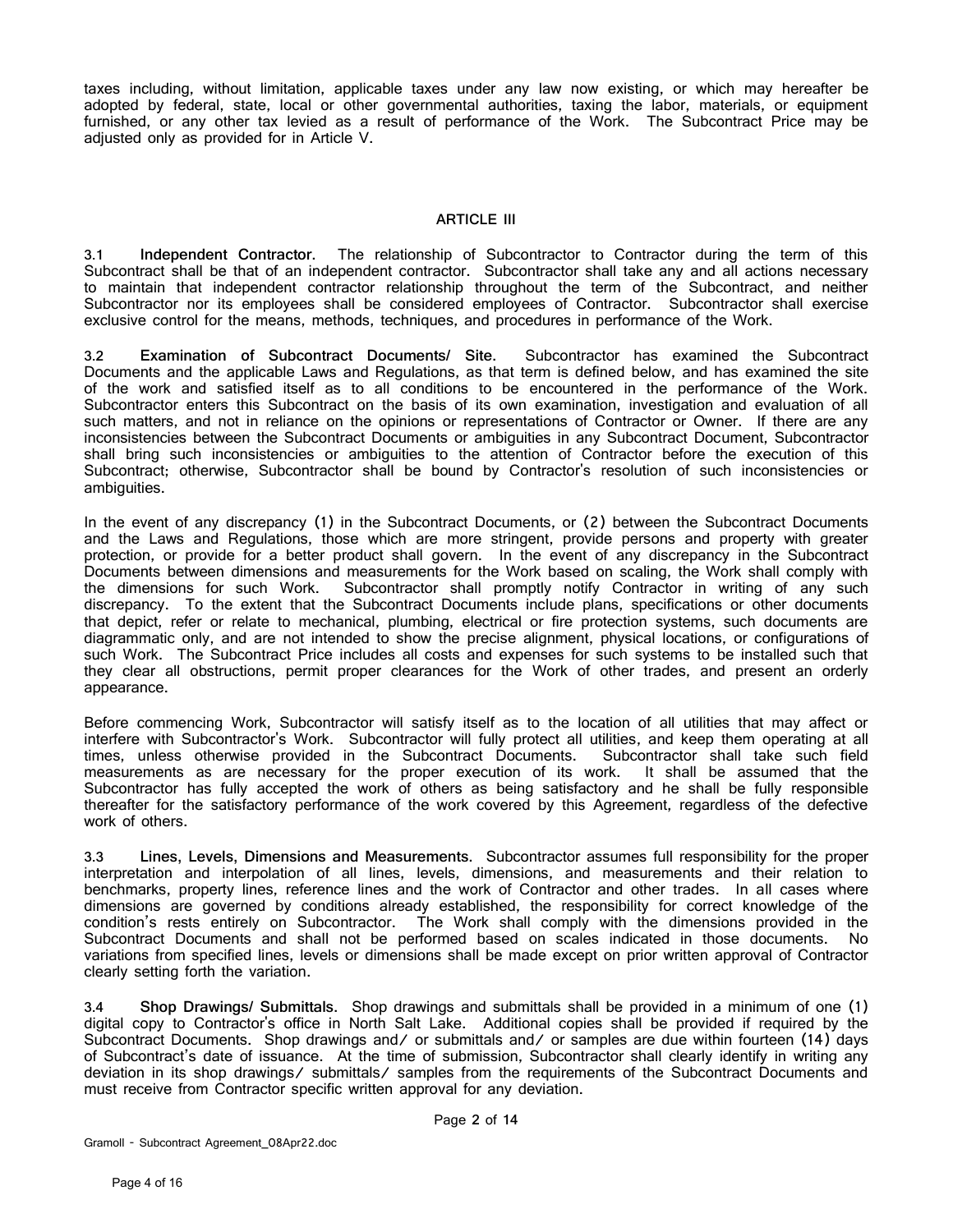- **3.5 Warranty.** Subcontractor warrants that:
	- 3.5.1 all materials and equipment furnished under this Subcontract will be of good quality and new, unless otherwise required or permitted by the Subcontract Documents.
	- 3.5.2 the materials and equipment provided as part of the Work will be suitable for the purposes intended in the Subcontract Documents.
	- 3.5.3 the Work will be performed in a good and workmanlike manner.
	- 3.5.4 the Work will conform to the requirements of the Subcontract Documents; and
	- 3.5.5 the Work will be free from defects.

Work not conforming to these requirements including, without limitation, substitutions not properly approved and authorized, shall be considered defective (all such work, "Defective Work"). Subcontractor shall (1) execute any special guarantees, and (2) assign to Contractor all warranties, as required by the Subcontract Documents.

**3.6 Correction and Replacement of Defective Work.** During performance of the Work, Subcontractor shall promptly correct or replace Defective Work. Contractor shall determine whether Work is defective and whether work performed by Subcontractor to correct or replace Defective Work complies with Subcontractor's warranty obligations.

- 3.6.1 If, within the greater of (1) the period established in the Subcontract Documents, or (2) one year after the Completion Date, (hereinafter the "Warranty Period"), any of Subcontractor's Work is found to be defective, Subcontractor shall correct or replace it promptly after receipt of written notice of the Defective Work. If Contractor prefers to accept, rather than correct or repair Defective Work, Contractor may, in its sole discretion, accept the work subject to its right of reimbursement, as set forth below.
- 3.6.2 Subcontractor shall pay all costs to correct or replace Defective Work without any adjustment to the Subcontract Price or Subcontract Time. If Subcontractor fails to correct Defective Work within the time allowed by Contractor, or if no time is specified, a reasonable time after receipt of notice of such defects, Contractor may correct or replace the Defective Work. Subcontractor shall reimburse Contractor for (1) the costs to correct or replace defective Work, including, without limitation, the costs of additional sampling, testing and inspections, if any, made necessary by Defective Work, corrections or replacements, (2) all Losses that Contractor incurs that arise out of or result from Defective Work, (3) any amounts assessed and collected by Owner from Contractor for acceptance of Defective Work, and (4) any other amounts for which Subcontractor is responsible at law or in equity.

**3.7 Safety.** Subcontractor shall initiate, maintain and supervise all safety precautions and programs in connection with the Work including, without limitation, such precautions and programs as necessary to comply with the Gramoll Project Safety Rules and Regulations that are expressly made a part of the Subcontract Documents. Subcontractor shall take all necessary precautions to prevent damage, injury or loss to (a) all persons performing the Work or who may be affected by the Work; and (b) all Work, whether stored on or off the Project site. Subcontractor shall promptly report to Contractor all accidents incidental to the Work which result in death or injury to persons or in damage to property. Subcontractor shall provide to Contractor any reasonable documentation requested by Contractor related to any such death, injury, damages.

**3.8 Compliance with Laws and Regulations.** Subcontractor shall comply with and give all notices required by all federal, state, local, and municipal laws, regulations, codes, ordinances, and orders that directly or indirectly bear on the Work and/or the performance of the Work including, without limitation:

- 3.8.1 building codes and ordinances.
- 3.8.2 worker's compensation laws and regulations.
- 3.8.3 safety laws, codes, regulations and orders, including, without limitation, the Occupational Safety & Health Act of 1970, as enacted and amended, and regulations issued under that act.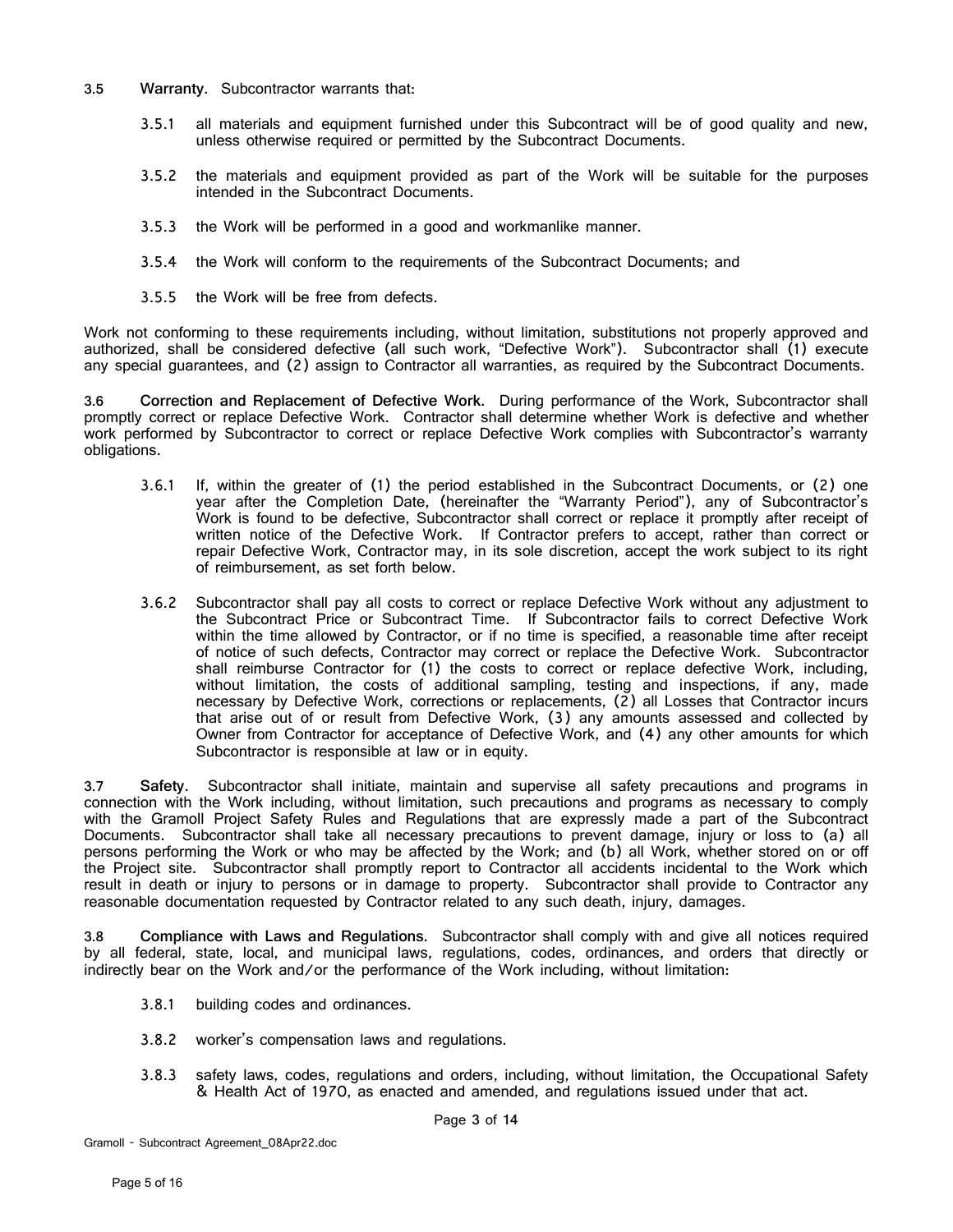- 3.8.4 environmental laws including, without limitation, the Comprehensive Environmental Response, Compensation and Liability Act, the Clean Water Act, the Clean Air Act, and the Resources Conservation and Recovery Act, as enacted and amended, regulations issued under those acts, and counterpart state laws.
- 3.8.5 wage, hour, labor, and anti-discrimination laws, including, without limitation, the Equal Employment Opportunity (EEO) Executive Order 11246, Title VII of the Civil Rights Act of 1964, the Age Discrimination in Employment Act of 1967, the Equal Pay Act of 1963, the Family and Medical Leave Act, the Americans with Disabilities Act, the National Labor Relations Act, the Fair Labor Standards Act; Sections 503 and 504 of the Rehabilitation Act of 1973, Section 402 of the Vietnam Era Veterans Readjustment Assistance Act of 1974, the Immigration Reform Control Act of 1986, as enacted and amended, and all regulations issued under those acts; and
- 3.8.6 tax laws and regulations; all as enacted and amended, and all regulations issued under such acts

Collectively, these are referred to in this Subcontract as the "Laws and Regulations."

<span id="page-5-0"></span>**3.9 Subcontractors.** Subcontractor shall not assign this contract, in part or in whole, without Contractor's prior written consent, nor shall Subcontractor assign any monies due or to become due to it hereunder, without Contractor's prior written consent. Subcontractor shall, upon request from Contractor at the inception of this Subcontract, provide to Contractor or supplier a written list of sub-subcontractors or suppliers that Subcontractor intends to use in connection with the performance of its obligations under this Subcontract where the dollar amount individually or in the aggregate with the same sub-subcontractor will exceed 5% of the Subcontract Price. Subcontractor shall require all of its sub-subcontractors to comply with the Subcontract Documents to the extent that they apply to the scope of work of such sub-subcontractor. Subcontractor shall not change subsubcontractors without prior written approval of Contractor.

Upon Contractor's request, Subcontractor agrees to provide documentation evidencing full payment of all subsubcontractors and/or suppliers engaged by Subcontractor with respect to its performance of this Subcontract.

If this Subcontract is terminated, each of Subcontractor's contracts for performance of the Work shall be assigned to Contractor, provided that Contractor accepts such assignment in writing and assumes all rights and obligations of Subcontractor pursuant to each such contract.

**3.10 Cleanup.** Subcontractor will continuously clean, and remove from the jobsite, its debris and excess materials and at the end of each day will leave its working areas in broom-clean condition. Also, he shall clean up to the satisfaction of the inspectors, all dirt, grease marks, etc., from walls, ceilings, floors, fixtures, etc., deposited or placed thereon as a result of the execution of this Subcontract. If Subcontractor fails to do so, Contractor may perform the cleanup and backcharge Subcontractor for the cost of performing such cleanup.

**3.11 Supervision.** Subcontractor shall have available on the project, at all times, a qualified superintendent, who is acceptable to Contractor, to coordinate the Subcontractor's work with that of the Contractor and of the other subcontractors, and any instruction given by the Contractor to said representative on the project shall have the same force and effect as if given to the Subcontractor either at the project or at the Subcontractor's office away from the project site.

#### **ARTICLE IV**

**4.1 Subcontract Time.** Subcontractor shall commence and complete the Work in accordance with the most current schedule prepared by Contractor, as may be revised from time to time during the course of the Project (the "Project Schedule"). Subcontractor shall commence and complete all activities in compliance with the time periods expressly provided for such activities in the Project Schedule. The periods of time provided in the Project Schedule for commencement and final completion of all activities that comprise the Work shall constitute the "Subcontract Time." Except as otherwise expressly noted, as used herein and in the Project Schedule, the term "day" shall refer to a calendar day. The date on which all the work performed by Contractor and its subcontractors is completed and accepted by the Owner shall be referred to hereinafter as the "Completion Date."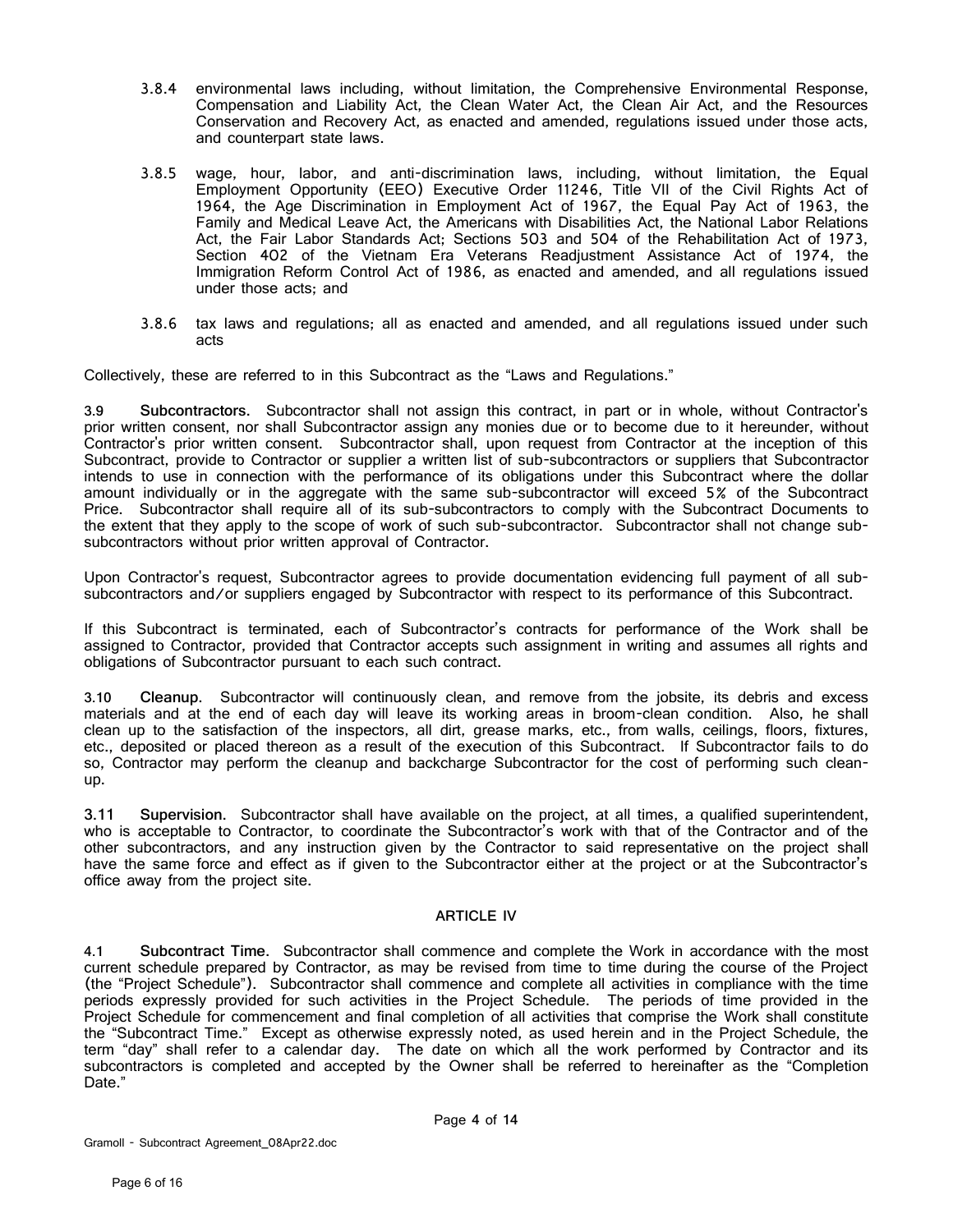Subcontractor's commencement, prosecution, and completion of the Work in the Subcontract Time and in compliance with the Project Schedule is of the essence of this Subcontract.

Subcontractor acknowledges that the precise time periods scheduled for its performance are estimates only. Subcontractor shall cooperate with Contractor in scheduling and performing its work to avoid conflict or interference with the work of Contractor or other trades. Contractor reserves the right, in its sole discretion, to extend or to delay the scheduling of Subcontractor's work if such extension or delay becomes necessary in the opinion of Contractor. Each Subcontractor shall review the schedule of all items of work other than his own, to anticipate completion of specific items of its Work as it affects other trades, to be certain that work following Subcontractor's Work is not delayed. In the event of any conflicts in the Project Schedule between the work of Subcontractor and Contractor or another trade, Contractor shall determine, in its sole discretion, which work shall have precedence and how the parties will coordinate their respective work. All other work not specifically scheduled shall be coordinated as necessary to avoid delaying Work as scheduled. Subcontractor shall not be entitled to an adjustment in the Subcontract Price or the Subcontract Time based on the coordination of such activities with Contractor or any determination by Contractor concerning coordination of the work.

If Contractor determines, in its sole discretion, that Subcontractor has failed to diligently prosecute the Work in accordance with the Project Schedule, or that Subcontractor will not complete the Work within the Subcontract Time, Contractor may, in its sole discretion, (1) require Subcontractor to work overtime and/or use such additional labor and equipment as necessary to accelerate the Work and bring Subcontractor's performance into compliance with the Project Schedule, (2) supplement Subcontractor's work by furnishing additional labor and equipment to the Project as necessary to accelerate the Work and bring Subcontractor's performance into compliance with the Project Schedule, (3) require Subcontractor to provide reasonable assurances of timely performance in accordance with the Project Schedule, (4) terminate this Subcontract pursuant to [Article X,](#page-12-0) and/ or (5) exercise all other rights and remedies available under this Subcontract. Subcontractor shall not be entitled to an adjustment in the Subcontract Price or the Subcontract Time as a result of any such action by Contractor.

#### **ARTICLE V**

<span id="page-6-0"></span>**5.1 Changes and Modifications to Subcontract.** Without invalidating the Subcontract and without notice to any surety, Contractor may, at any time or from time to time, order additions, deletions or revisions in the Work or acceleration of the Work. Any such additions, deletions, revisions, or acceleration shall be binding upon Contractor and Subcontractor exclusively when made in writing executed by an officer of Gramoll Construction Company. Upon receipt of such an order, Subcontractor shall promptly proceed with the Work involved, which shall be performed under the applicable conditions of this Subcontract and the Subcontract Documents, except as otherwise specifically provided. Subcontractor shall not proceed to perform changes in the Work without prior written authorization from Contractor as provided herein. Subcontractor shall not be entitled to an adjustment in the Subcontract Price or the Subcontract Time for any work performed without such prior written authorization. Except as provided in this [Article V](#page-6-0) or Section [12.1,](#page-14-0) the terms and conditions of this Subcontract are not otherwise subject to addition, modification, or change.

<span id="page-6-1"></span>**5.2 Claims.** The Subcontract Price and the Subcontract Time may be changed only by a written directive by Contractor, change order, or written Amendment to this Subcontract signed by an officer of Gramoll Construction Company. Within seven (7) working days of an occurrence or event giving rise to a claim for a adjustment in the Subcontract Price or Subcontract Time, Subcontractor shall provide to Contractor written notice (hereinafter, a "Claim") stating the nature of the Claim and the adjustment in Subcontract Price and Subcontract Time requested, accompanied by supporting documentation. All Claims shall include and/ or be accompanied by the following supporting information and/ or documents: (a) the specific amount of the requested adjustment in the Subcontract Price, if any, (b) the specific number of days' adjustment in the Subcontract Time requested, if any, (c) the reasons justifying the request for an adjustment in the Subcontract Price and the Subcontract Time, including a CPM analysis demonstrating a critical path delay for any requested adjustment in the Subcontract Time, if any, (d) the party or parties whose orders, decisions, acts or omissions give rise to the requested adjustment in the Subcontract Price and/ or the Subcontract Time, and (e) a revised schedule based on the requested adjustments in the Subcontract Time, if any.

A Claim shall be deemed to include all adjustments in Subcontract Price and/ or Subcontract Time to which the claimant is entitled as a result of the occurrence or events giving rise to the Claim. No Claim by Subcontractor for an adjustment of the Subcontract Price or Subcontract Time will be valid if not delivered to the Contractor within the seven (7) working day period prescribed above. Subject to Contractor's right to terminate Subcontractor's rights under this Subcontract, Subcontractor shall continue performance of its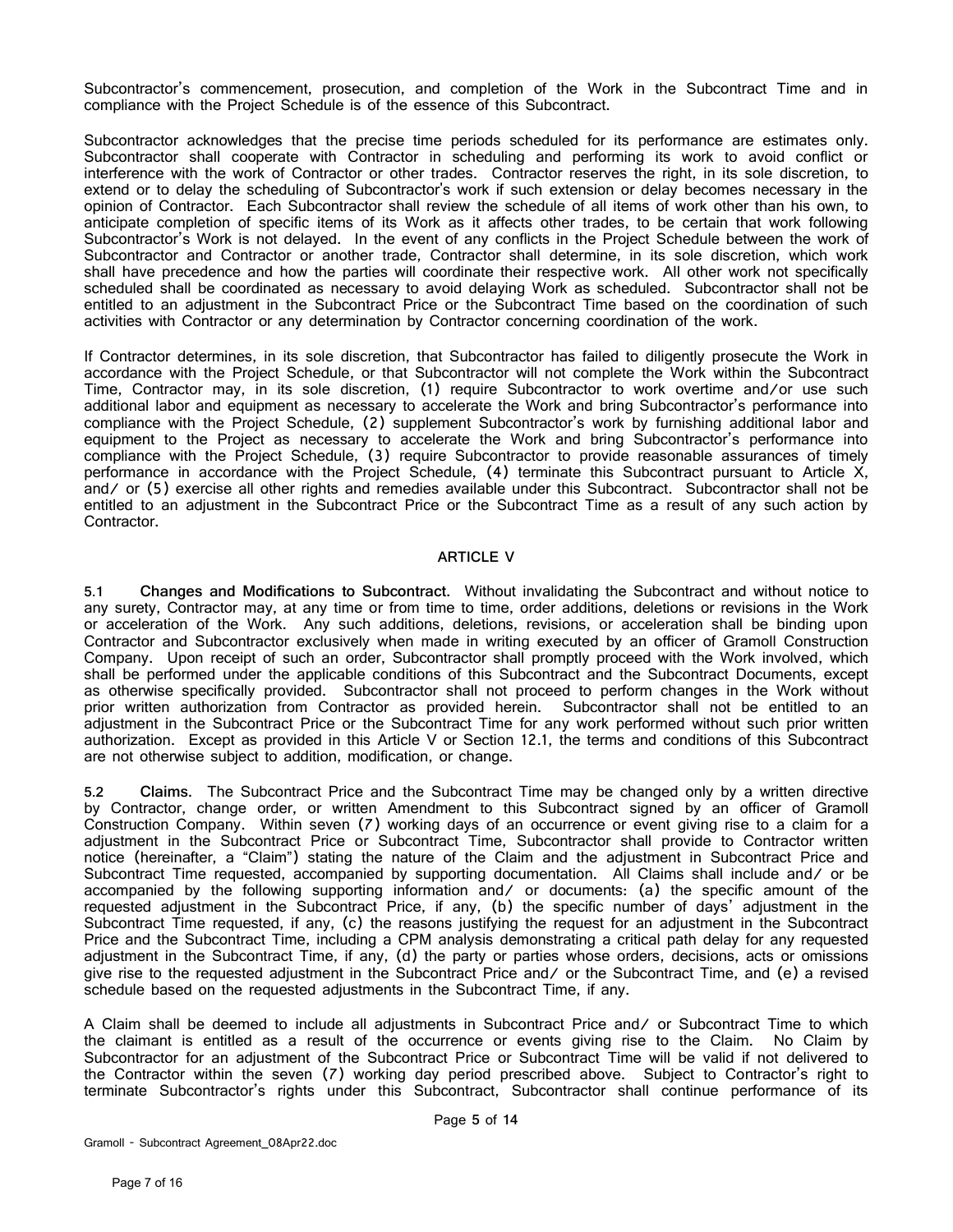obligations under this Subcontract notwithstanding any dispute between Contractor and Subcontractor concerning a Claim asserted by either party.

Subcontractor's sole and exclusive right to an adjustment in the Subcontract Price and/ or the Subcontract Time shall be the adjustment in the contract price and/ or the contract time to the General Contract actually received by Contractor from Owner on behalf of Subcontractor as a result of any such Claim. Subcontractor shall not be entitled to any adjustment in the Subcontract Price or the Subcontract Time or any other remedy under this Subcontract or remedy for breach thereof as a result of any event, occurrence, or act or omission of Contractor or Owner beyond such adjustment in the contract price and/or the contract time to the General Contract received by Contractor from Owner. Receipt by Contractor of a fully-executed written change order from Owner is a condition precedent to Subcontractor's right, if any, to an adjustment in the Subcontract Price and/ or the Subcontract Time, a remedy under this Subcontract, or remedy for breach of this Subcontract. Subcontractor's right to recover for such change, remedy, or breach shall be limited to the adjustment in contract price and or contract time received by Contractor from Owner for such change, remedy, or breach.

**5.3 Delays** If events, occurrences, acts, or omissions beyond the control of Subcontractor including, without limitation, the work of other trades or contractors, fire, earthquake, acts of God, terrorist acts, riots, war, strikes or other force majeure events delay Subcontractor's Work, the Subcontract Time and/ or the Subcontract Price will be adjusted to the extent of any adjustment in the contract price and/ or the contract time in the General Contract received by Contractor from Owner on behalf of Subcontractor. Subcontractor may make a Claim for an adjustment in the Subcontract Time and/ or the Subcontract Price if, and only if, Subcontractor timely presents to Contractor a Claim in compliance with Section [5.2.](#page-6-1) Any such adjustment in the contract price and/ or the contract time under the General Contract received by Contractor from Owner shall be Subcontractor's sole and exclusive remedy for such delays, if any, to Subcontractor's Work on the Project. Receipt by Contractor of a fully executed written change order from Owner is a condition precedent to Subcontractor's right, if any, to an adjustment in the Subcontract Price and/ or the Subcontract Time for delays of any kind or nature.

The Subcontract Time and the Subcontract Price shall not be adjusted and Subcontractor shall not be entitled to any remedy under this Subcontract, or for breach of this Subcontract for (a) delays caused concurrently by Subcontractor and Contractor, Owner or any other person, or (b) any other delays to Subcontractor's Work on the Project for any other events, occurrences, acts or omissions of any person or entity or of any other kind or nature other than that for which an adjustment in the Subcontract Price and/ or the Subcontract Time are expressly authorized in this Section.

**5.4 Subcontractor-Caused Delays.** Subcontractor recognizes and acknowledges that Contractor will suffer substantial Losses if Subcontractor fails to perform the Work in compliance with the Project Schedule. Subcontractor shall indemnify and hold Contractor harmless from and against any and all Losses and liquidated damages that are attributable to or caused by Subcontractor's failure to perform the Work in compliance with the Project Schedule. In addition to liquidated damages, such Losses may include, without limitation, direct jobsite overhead costs such as costs for project management and supervision, quality control, utilities, and other costs such as home office overhead, attorneys' and other professional fees, and other usual and customary mark-ups. If Contractor incurs Losses and/ or is assessed liquidated damages as a result of delays caused concurrently by Subcontractor and other trades or contractors, such Losses and/ or liquidated damages shall be pro rated by Contractor, in its sole discretion, between Subcontractor and all other responsible parties. Contractor's allowing Subcontractor to proceed with Work beyond the time specified for Subcontractor's performance of that Work shall not constitute a waiver of any rights by Contractor to recover damages for Subcontractor's delay.

#### **ARTICLE VI**

**6.1 Payment.** Contractor shall pay Subcontractor in monthly payments of 95% percent of the work performed in any preceding month, in accordance with estimates prepared by Subcontractor. **All such pay estimates shall be made on the sample form provided, entitled "Subcontractor's Application for Payment."**  Contractor has the unfettered right, at its discretion, to adjust Subcontractor's statements to reflect any overestimation of the percent of work complete made by Subcontractor in a pay estimate.

<span id="page-7-0"></span>**6.2 Pay-If-Paid.** When such pay estimates are approved by Contractor and/ or the Owner, Contractor will pay Subcontractor as payments are received by Contractor from the Owner covering the monthly pay estimates of the Contractor, including the approved portion of Subcontractor's monthly pay estimate.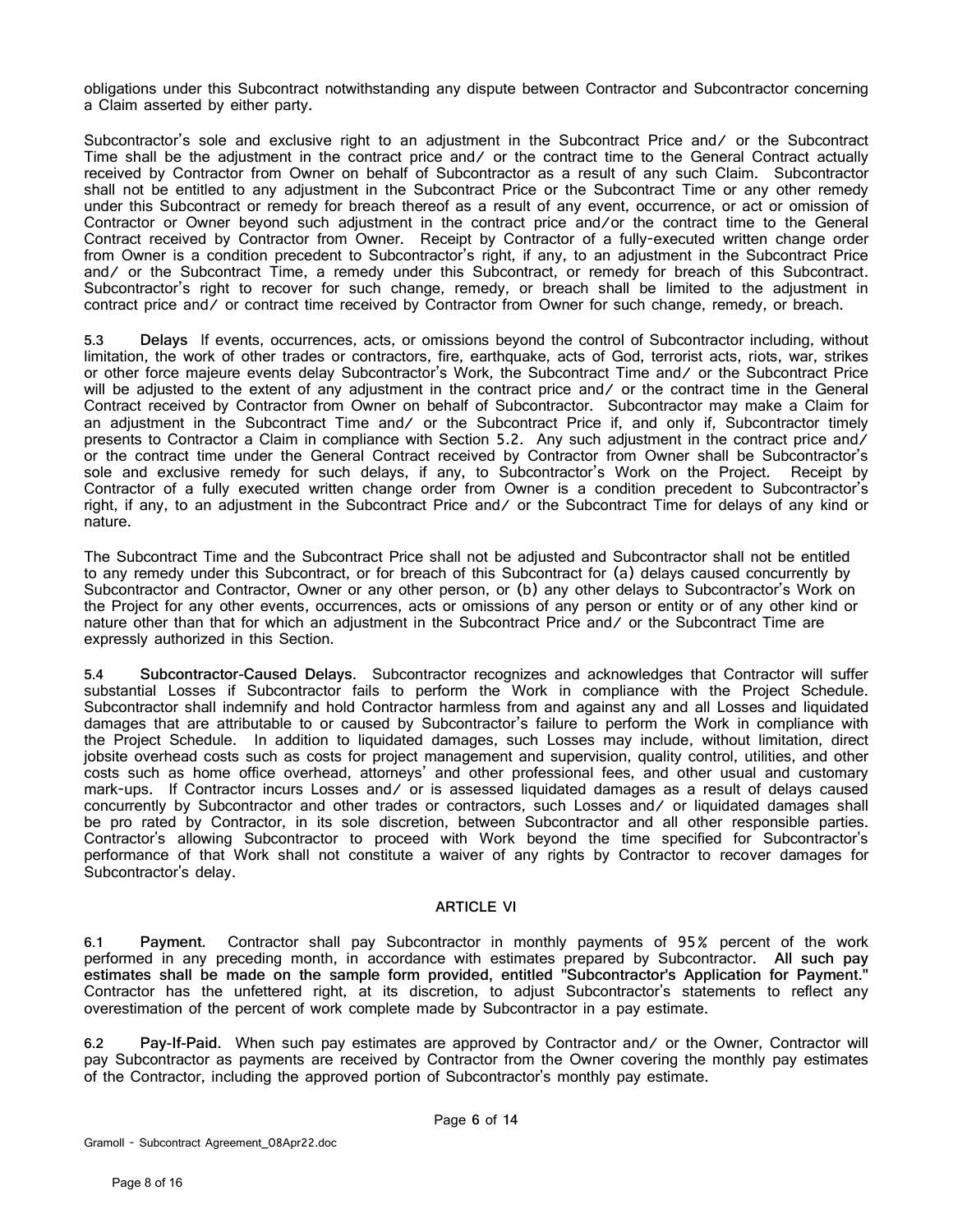All payments to Subcontractor will be made only from a special fund, namely, from payments made by Owner to Contractor in respect of work performed by Subcontractor. No payments will be made to Subcontractor unless that fund comes into existence. Owner's payment to Contractor for Subcontractor's Work is an express condition precedent to Contractor's obligation to make any payment to Subcontractor.

**6.3 Delayed Pay Estimate/ Retainage.** If the Subcontractor fails to submit a timely request for payment in an amount approved by Contractor, Subcontractor's payment may be delayed. Contractor shall have the right to withhold from any payment the percentage of retention set forth in the General Contract between Contractor and the Owner, but in no case less than five percent of all amounts due Subcontractor until the project is fully completed and accepted by the architect or Owner, and Contractor has received final payment from the Owner.

**6.4 Payroll Summaries/ Prevailing Wages.** Subcontractor agrees to furnish to Contractor one copy of each weekly payroll summary within seven days after the date of payment. Subcontractor agrees to comply with any and all provisions in the General Contract relating to labor standards, minimum wages and other wage and hour provisions to the same extent as they are binding upon Contractor. In the event the Owner requires Contractor to furnish payroll affidavits, subcontractor agrees to furnish similar affidavits to the Contractor.

**6.5 Withholding.** Contractor may withhold payment to Subcontractor in whole or in part to the extent necessary, in Contractor's sole discretion, to protect Contractor against Losses for which Subcontractor is responsible as a result of any Default, as that term is defined below.

If, at any time prior to final payment, Contractor determines, in its sole discretion, that it is insecure regarding Subcontractor's ability, willingness, or intent to fulfill its warranty obligations under the Subcontract Documents, Contractor may, at its option, withhold final payment during the entire Warranty Period. Subcontractor waives any right to recover interest on the amount withheld during that time. Contractor shall make final payment for Subcontractor's Work within ten (10) days of (1) expiration of the Warranty Period, or (2) Contractor's receipt of adequate assurances from Subcontractor of its ability, willingness and intent to perform the warranty work, subject to receipt of by Contractor of final payment from Owner as provided in Section [6.2.](#page-7-0)

**6.6 Backcharges.** Where feasible, Contractor shall use reasonable efforts to give Subcontractor notice before any costs are incurred which will be offset against the Subcontract Price. If Subcontractor disagrees with the nature or amount of costs to be incurred, it shall advise Contractor promptly in writing, and in no event later than three (3) days after its receipt of notice from Contractor. Such notification shall include reasons for Subcontractor's dispute and shall propose a reasonable and acceptable alternative along with an estimate of the cost of the alternative, where applicable.

If Contractor receives no protest to a proposed backcharge or Subcontractor protests and does not provide an alternative to Contractor's proposed action, Contractor may proceed to incur the costs and offset them against the Subcontract Price. Costs so offset shall be deemed to be reasonable and beyond dispute by Subcontractor. If Subcontractor timely protests and proposes a reasonable alternative that Contractor rejects, the disputed costs incurred shall be subject to the dispute resolution procedure outlined in [Article XI,](#page-13-0) if Subcontractor gives Contractor written notice within ten (10) days of such rejection.

**6.7 Lien Waivers.** Subcontractor shall present to Contractor lien waivers for all labor, materials and equipment furnished by others in connection with this Subcontract prior to receiving each payment hereunder. Contractor may require such lien waivers as a condition of progress or final payment.

**6.8 Liens**. Subcontractor shall timely pay all claims for labor, materials, and equipment incurred in the performance of the Work and shall (1) keep the property on which the Project is situated (the "Property") free from mechanic's liens or attachments, and (2) prevent the filing of any claim or stop notice against funds or the payment of funds owed to Contractor, by any person or entity performing a portion of the Work. If any mechanic's lien, attachment, claim against funds, or stop notice is filed against the Property or funds owed to Contractor arising out of or related to performance of the Work, Subcontractor shall, within ten (10) days after written demand by Contractor, take all reasonable steps necessary to cause the effect of such lien, attachment, claim, or stop notice to be released. Upon request by Contractor, Subcontractor shall obtain a lien release or discharge bond or other bond satisfactory to Contractor in the amount of 150% all liens, attachments, claims, or stop notices so recorded or served.

**6.9** Acceptance of, or payment for, Subcontractor's defective or late work shall not constitute a waiver of any claim or offset that Contractor may have under the terms of this Subcontract.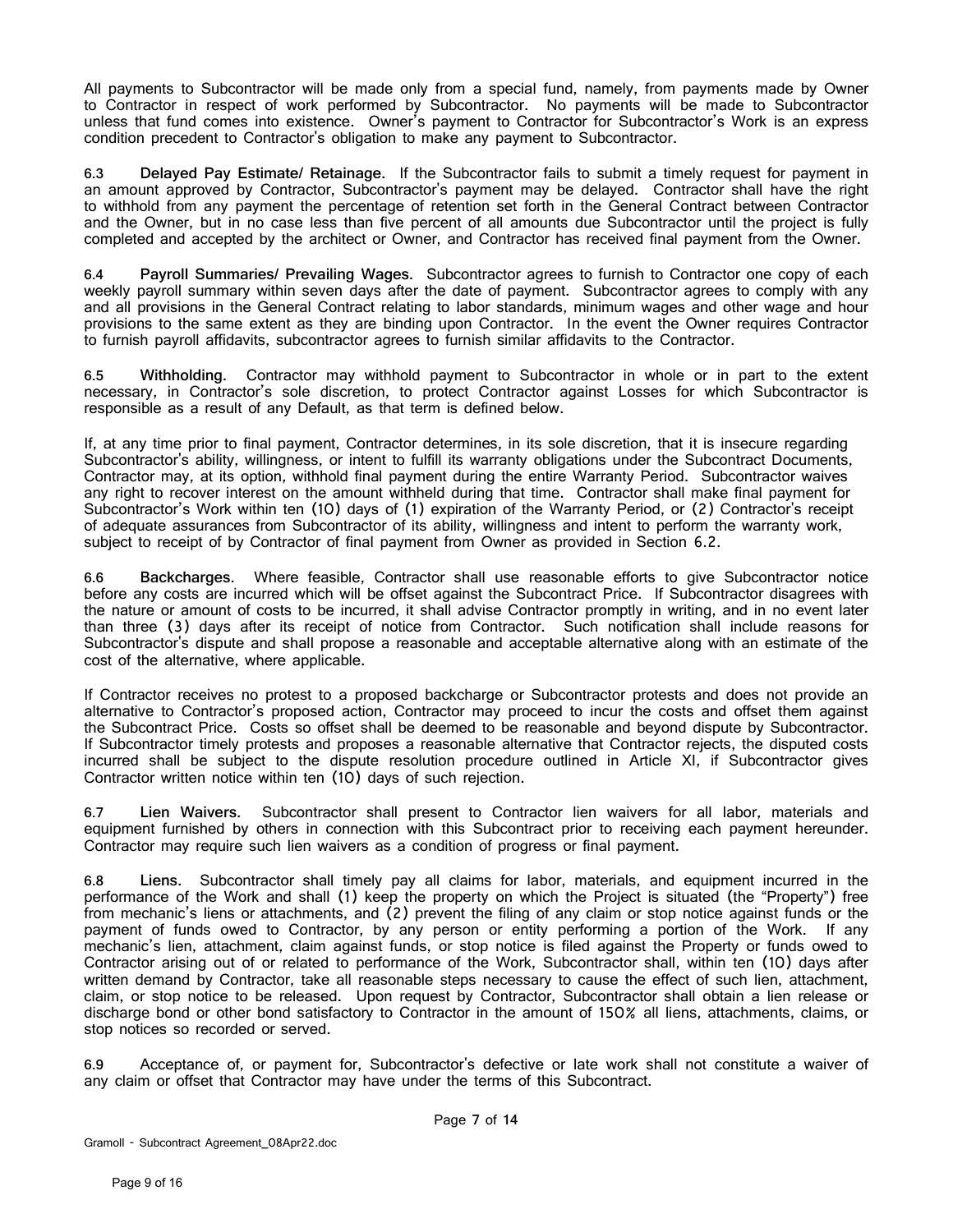#### **ARTICLE VII**

**7.1 Indemnification.** To the fullest extent allowed by law, Subcontractor shall indemnify and hold harmless Contractor, Owner, the project architects and engineers, and all of their respective agents and employees (the "Indemnitees") from and against all claims, damages, losses and expenses including, without limitation, attorney's fees ("Losses"), arising out of or resulting from (1) any Default, or failure by Subcontractor to comply with any express duty, warranty, representation, acknowledgment or covenant in this Subcontract, (2) any charges, claims, or liquidated damages assessed and collected by the Owner against Contractor as a result of and to the extent caused by any act or omission of Subcontractor or its sub-subcontractors, guests or invitees; (3) personal or bodily injury to or death of any person, including, without limitation, any agent, employee, guest or invitee of Subcontractor or its sub-subcontractors, other contractors, Contractor, or Owner, to the extent caused by any act or omission of Subcontractor or its sub-subcontractors, guests or invitees, (4) damage to or loss of property to the extent caused by any act or omission of Subcontractor or its subsubcontractors, guests or invitees, (5) any use of Contractor's equipment, tools, rigging, blocking, hoists, or scaffolding, (6) liens, attachments, claims, or stop notices against funds or payments owed to Contractor, recorded or served by any of Subcontractor's sub-subcontractors, or (7) infringement of any patent or copyright by Subcontractor. Such obligation shall not be construed to negate, abridge, or otherwise reduce any other right or obligation of indemnity which would otherwise exist as to any party or person described in this paragraph.

The indemnity agreement shall be covered by Subcontractor's comprehensive general liability insurance policy. The indemnity obligations set forth in this Subcontract shall not be limited by (1) the Subcontract Price, or (2) the amount or type of proceeds, compensation, or benefits available to Subcontractor under any insurance policy including, without limitation, any self-insurance or similar program or policy maintained by Subcontractor.

At the request of an Indemnitee, Subcontractor shall defend any claim for Losses against an Indemnitee. The Indemnitee shall be entitled to approve the legal counsel to be paid for by Subcontractor for the purpose of defending such claims for Losses. No claim for Losses shall be settled or discontinued, nor shall judgment be permitted to be entered without the written consent of the Indemnitee, which consent shall not be unreasonably withheld.

#### **ARTICLE VIII**

**8.1 Insurance**. Unless otherwise specified in the Subcontract Documents indicating that insurance shall be provided pursuant to an owner-controlled or contractor-controlled insurance program, Subcontractor shall purchase and maintain the following insurance coverages for itself and the Additional Insureds during the course of the Work and during the Warranty Period, and shall maintain completed operations coverage for itself and the Additional Insureds for the length of time necessary to cover any manifestation date within the applicable statutes of limitations and/ or repose which pertain to the Work. If additional insurance coverage or greater limits of liability are required by the General Contract Documents, such provisions shall control.

8.1.1 **Commercial General Liability** coverage on an occurrence basis with a deductible not to exceed \$1,000 per occurrence that includes coverage for liability assumed under any oral or written contract relating to the conduct of Subcontractors' business, including this Subcontract, and also including (1) broad form property damage liability coverage; (2) premises-operations coverage; (3) explosion and collapse hazard coverage; (4) underground hazard; (5) products and completed operations hazard coverage, and (6) independent contractor coverage. The limit of liability shall be not less than \$1,000,000 each occurrence, \$2,000,000 general aggregate (subject to a per project general aggregate provision applicable to the project per ISO form CG 2503 or its equivalent), \$2,000,000 products/completed operations aggregate and \$1,000,000 personal and advertising injury.

Claims Made/Self-Insurance Provisions. Subcontractor shall not provide general liability insurance under any Claims-Made General Liability form without express prior written consent of Contractor. Any self-insurance program providing coverage in excess of \$25,000 per occurrence requires the prior written consent of the contractor.

8.1.2 **Automobile Liability** coverage in comprehensive form affording coverage for owned, hired, and non-owned vehicles. The limit of liability shall not be less than \$1,000,000 for bodily injury and property damage combined, \$1,000,000 for each accident. (No aggregate on automobile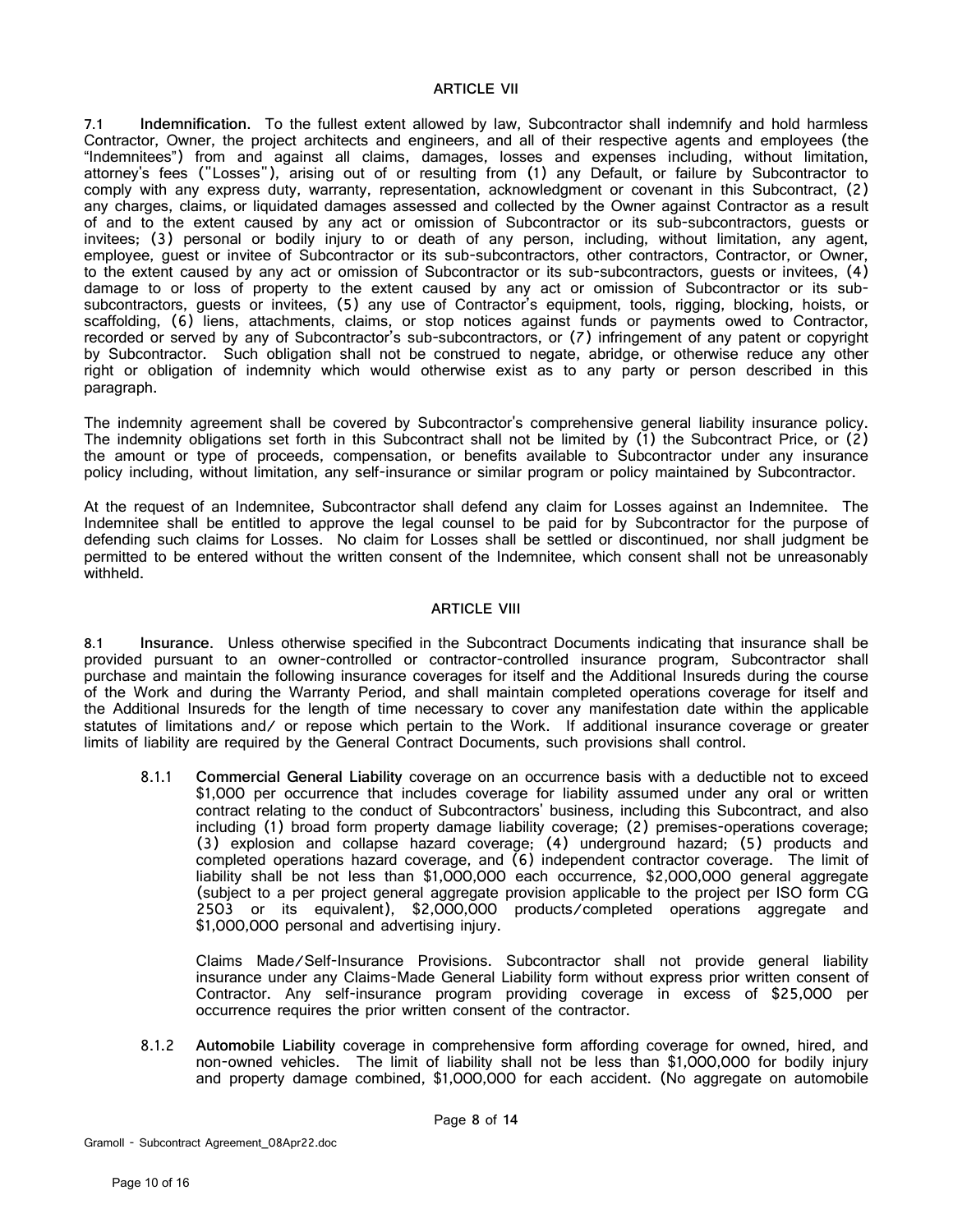insurance). The General Contractor, Owner and all other parties required of the General Contractor, shall be included as insureds on the auto policy.

- 8.1.3 **Workers Compensation and Employers Liability** coverage with Workers Compensation limits complying with statutory requirements, and Employers Liability Insurance limits of at least \$1,000,000 each accident, \$1,000,000 for bodily injury by accident, and \$1,000,000 each employee for injury by disease. Workers' compensation insurance shall comply with the statutory form.
- 8.1.4 **Commercial Umbrella** coverage with limits of at least \$1,000,000. Umbrella coverage must include as insureds all entities that are additional insureds on the CGL. Umbrella coverage for such additional insureds shall apply as primary before any other insurance or self-insurance, including any deductible, maintained by, or provided to, the additional insured other than the CGL, Auto Liability and Employers Liability coverages maintained by the Subcontractor.
- 8.1.5 **Hazardous Materials** If Subcontractor and/or its subcontractors or suppliers, regardless of tier, perform remediation of hazardous material, or if their operations create an exposure to hazardous materials as those terms are defined in federal, state, or local law, Subcontractor and its subcontractors and suppliers must obtain a "Contractor's Pollution Liability" policy with limits not less than \$1,000,000 per occurrence and \$2,000,000 aggregate for Bodily Injury, Personal Injury, and Property Damage, naming Contractor and Owner as additional insured. If Subcontractor or its subcontractors or suppliers haul hazardous material (including, without limitation, waste), they must carry Auto Liability insurance with a \$1,000,000 Combined Single Limit for Bodily Injury and Property Damage applicable to all hazardous waste hauling vehicles and include MCS 90 and CA9948.
- **8.1.6 Professional Liability Coverage** Any subcontractor performing work that includes design/build work or services shall obtain a Professional Liability Insurance Policy. Design/build work includes, without limitation, design/build work with respect to mechanical, structural, plumbing, and fire sprinkler systems. Coverage must allow for a minimum of two years following the completion of the project. If Owner or Contractor elects to purchase a project design policy, Subcontractor's policy shall be endorsed to provide excess coverage only.

The liability insurance policies, including commercial general liability, automobile liability and excess liability, shall be endorsed to provide: (1) that Contractor and Owner are additional insureds (the "Additional Insureds") per ISO form CG 20 10 07 04 and CG 20 37 07 04 or their equivalent, (2) that the insurance afforded by the policies shall apply to Contractor as though a separate policy had been issued to Contractor, and (3) that the coverage afforded to Contractor is primary and any other insurance in force for Contractor will be excess and will not contribute to the primary policies. All required insurance shall be provided by insurance companies with a rating of A- VII or better by A.M. Best Company.

Prior to performing any Work, Subcontractor shall provide Contractor with a certificate of insurance demonstrating that Subcontractor has obtained all of the insurance coverages required by this Section. An additional insured endorsement shall be attached to such certificate of insurance. The certificate of insurance and the insurance policies effectuating coverages required by this Section shall contain a provision that coverage afforded under the policies will not be canceled or allowed to expire until at least 30 days prior written notice has been given to Contractor.

**8.2** Subcontractor waives all rights against Contractor, Owner and Architect and their respective agents, officers, directors and employees for recovery of damages to the extent these damages are covered by commercial general liability, commercial umbrella liability, business auto liability or workers compensation or employers liability insurance.

**8.3** Subcontractor will protect the job site, the work of Contractor and subcontractors, and its own work until completion and acceptance of the entire project. Contractor and Subcontractor waive all rights against each other and against all other subcontractors and Owner for loss or damage to the extent reimbursed by Builder's Risk or any other property or equipment insurance applicable to the work, except such rights as they may have to the proceeds of such insurance. If the Subcontractors policies of insurance referred to in this Section require an endorsement or consent of the insurance company to provide for continued coverage where there is a waiver of subrogation, the owners of such policies will cause them to be so endorsed or obtain such consent.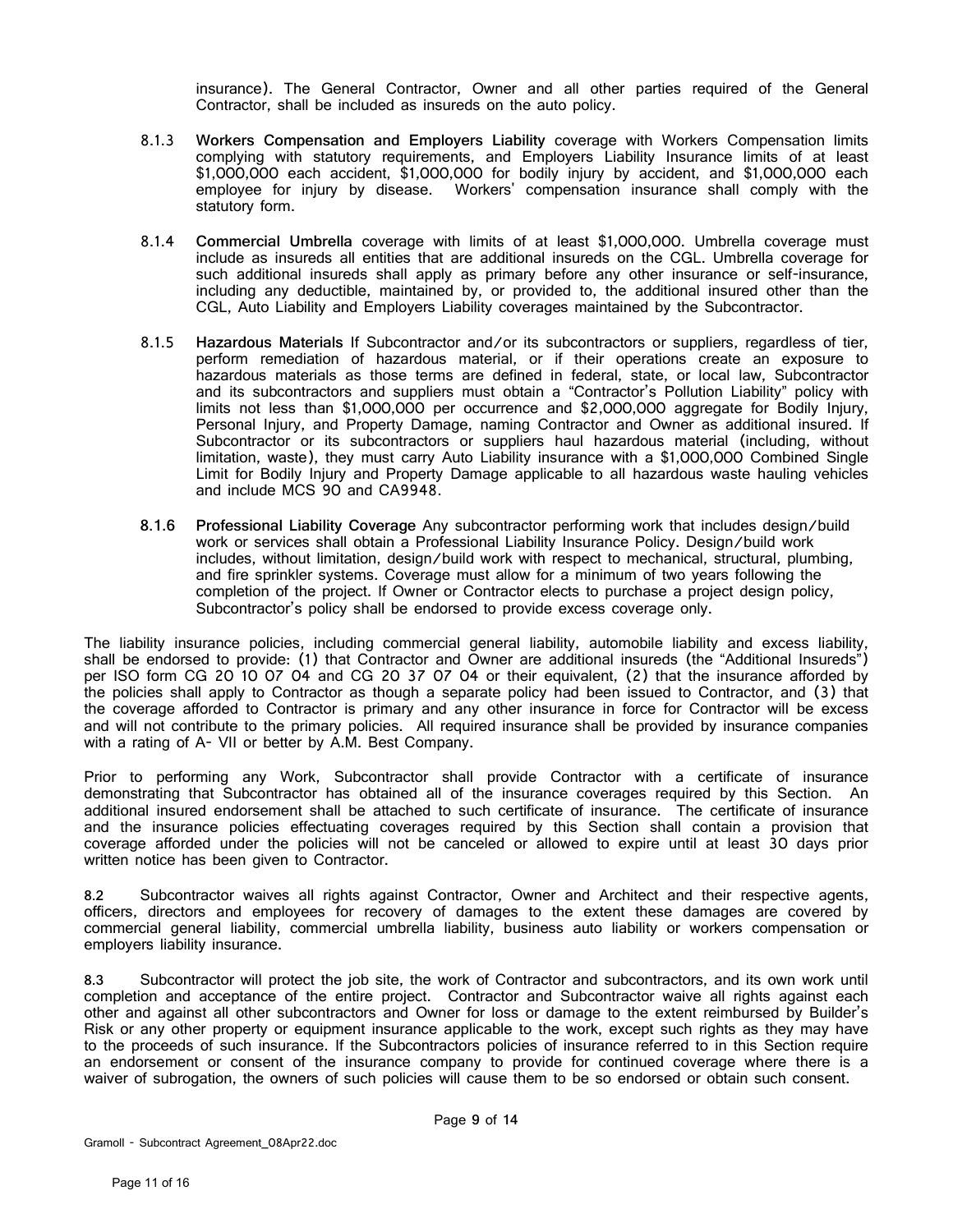Upon written request of the Subcontractor, Contractor shall provide Subcontractor with a copy of the Builder's Risk policy of insurance or any other property or equipment coverage in force for the project and procured by Contractor. Subcontractor shall satisfy himself as to the existence and extent of such coverage prior to commencement of Subcontractor's work.

If Builder's Risk insurance purchased by Owner or Contractor provides coverage for Subcontractor for loss or damage to Subcontractor's work, Subcontractor shall be responsible for the insurance policy deductible amount applicable to damage to the Subcontractor's work and/or damage to other work caused by Subcontractor. If not covered under the Builder's Risk policy of insurance or any other property or equipment insurance required by the Contract Documents, Subcontractor shall procure and maintain at his own expense property and equipment insurance for portions of Subcontractor's work stored off the site or in transit.

If Owner or Contractor has not purchased Builder's Risk or equivalent insurance including the full insurable value of Subcontractor's work, then Subcontractor may procure such insurance at his own expense as will protect the interests of Subcontractor, and his subcontractors in the work. Such insurance shall also apply to any of the Owner's or Contractor's property in the care, custody, or control of Subcontractor.

**8.4 Health Insurance Certification.** Subcontractor hereby certifies that the Subcontractor and all applicable subcontractors and suppliers at any tier that is subject to UCA 63A-5-205 and Utah Administrative Code Rule R23-23, has and will maintain for the duration of this contract, an offer of qualified health insurance coverage for their employees; all in accordance with UCA 63A-5-205, and Utah Administrative Code Rule R23-23.

#### **ARTICLE IX**

**9.1 Default.** The following acts or omissions by Subcontractor shall constitute events of default ("Default") under this Subcontract and shall give rise to all rights and remedies for material breach of this Subcontract, including, without limitation, termination of this Subcontract:

- (a) failure to perform the Work in strict compliance with this Subcontract and the Subcontract Documents.
- (b) failure to promptly and diligently correct or replace Defective Work.
- (c) failure to diligently perform the Work in compliance with the Project Schedule including, without limitation, failure to supply sufficient skilled laborers, materials, or equipment.
- (d) failure to provide reasonable assurances of timely performance.
- (e) failure to provide timely submittal information for review and approval as provided in the Subcontract Documents.
- (f) failure or evidence of failure to timely pay workers, subcontractors, or health, welfare, pension or other benefit funds for labor, materials or equipment furnished as part of the Work.
- (g) failure to keep the Property free from mechanic's liens.
- (h) third party claims or evidence indicating, in Contractor's sole discretion, probable filing of such claims unless Subcontractor provides security against such claims in a form acceptable to Contractor.
- (i) failure to pay prevailing wages, if required.
- (j) assignment or subcontracting the majority of the Work without prior written authorization from Contractor.
- (k) failure to perform the Work in strict compliance with the Laws and Regulations or the Safety Rules and Regulations.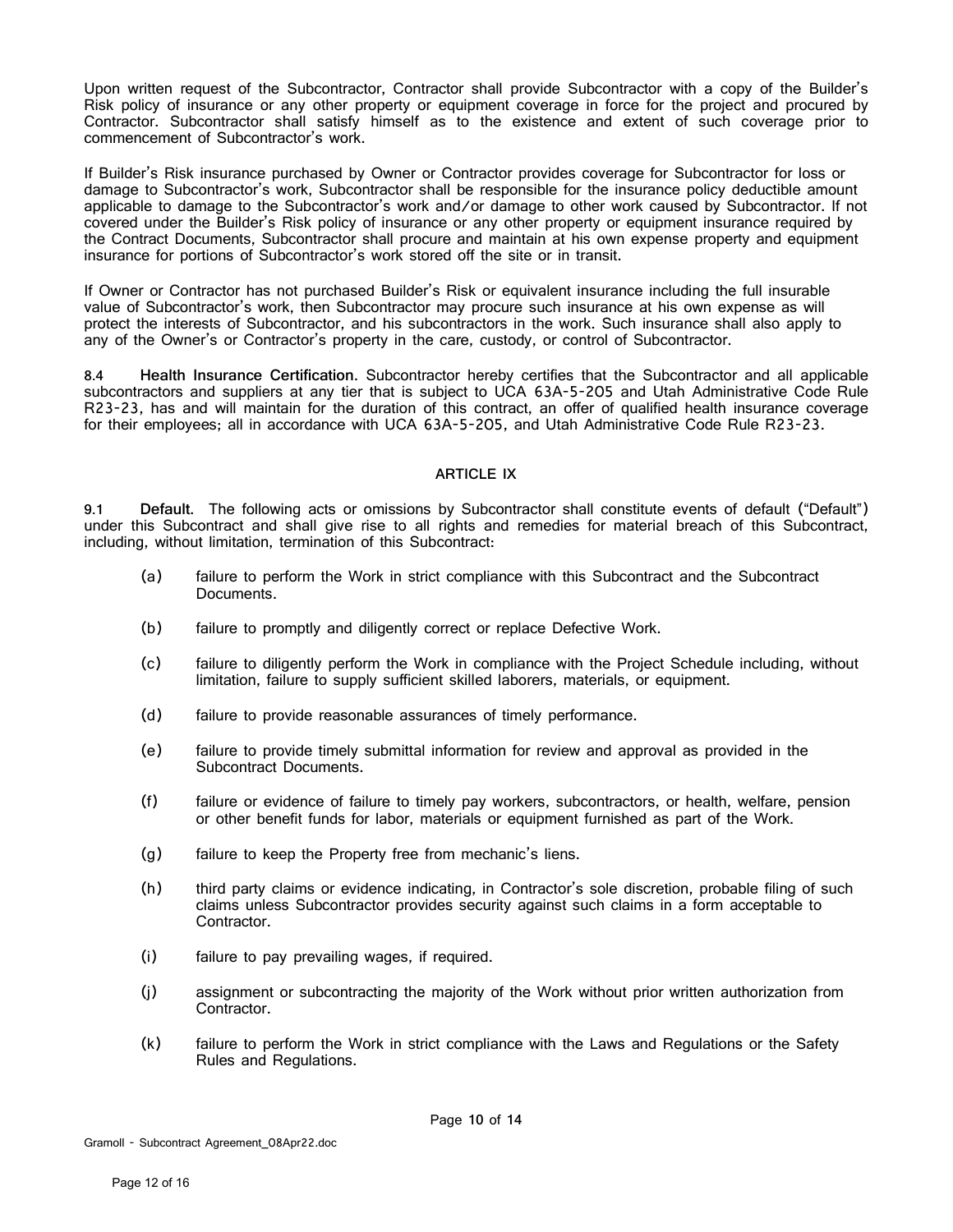- (l) evidence that the Work can not be completed for the unpaid balance of the Subcontract Price, as determined by Contractor in its sole discretion.
- (m) evidence that the Work will not be completed within the Subcontract Time, and/ or that the unpaid balance will not be adequate to cover actual or liquidated damages for the anticipated delay, as determined by Contractor in its sole discretion.
- (n) damage to the work of Contractor or others on the Project.
- (o) insolvency, inability to pay its current obligations, filing of any action seeking the protection of a bankruptcy court where this Subcontract is rejected by the trustee or the Subcontractor is unable to satisfy the requirements for assuming this Subcontract under the applicable provisions of the bankruptcy code, seeking to effect reorganization or workout with its creditors, filing in bankruptcy court by its creditors seeking to compel Subcontractor to reorganize or liquidate assets, appointment of a receiver or trustee related to any insolvency of Subcontractor, and garnishment of any amounts owed by Contractor to Subcontractor;
- (p) any other material breach of this Subcontract or the Subcontract Documents; and
- (q) any act, occurrence or event that places Subcontractor in default under any agreement between Contractor and Subcontractor other than this Subcontract.

**9.2 Notice of Default.** Upon written notice of Default, Subcontractor shall, within forty-eight (48) hours of receipt of such notice, take all actions requested by Contractor and such other actions as may be necessary to cure such Default. Subcontractor shall not be entitled to any adjustment in the Subcontract Price or the Subcontract Time as a result of any efforts to cure such Default.

**9.3** If Subcontractor fails to cure any Default within forty-eight (48) hours after receipt of written notice of Default, Contractor may cure or remedy any Default by Subcontractor. Subcontractor shall reimburse Contractor and/or Contractor may backcharge Subcontractor for, any and all Losses it incurs, plus a reasonable allowance for profit, to cure or remedy any Default, or as a result of any other failure of Subcontractor to comply with the terms and conditions of this Subcontract or the Subcontract Documents. Contractor may offset against the Subcontract Price any Losses incurred as a result of a Default or any amounts owed to Contractor pursuant to this Section.

#### **ARTICLE X**

<span id="page-12-0"></span>**10.1 Termination for Cause.** If (1) Subcontractor fails to cure any Default within forty-eight (48) hours after receipt of written notification of such Default, or (2) a Default threatens to cause immediate personal or bodily injury or death, Contractor may terminate Subcontractor's rights under this Subcontract in its entirety and Contractor shall have all the rights and remedies available under this Subcontract and at law or in equity including, without limitation, those remedies specified below.

If Contractor terminates this Subcontract for cause as provided herein, Contractor may, without prejudice to any other of its rights or remedies, perform and complete the Work and in connection therewith, Contractor may do any or all of the following:

- 10.1.1 exclude Subcontractor from the Project.
- 10.1.2 take possession of all materials, equipment, and tools intended for performance of the Work including materials and equipment at the Project site, stored materials and equipment, and materials and equipment in the course of preparation wherever located (without liability to Subcontractor for trespass or conversion),
- 10.1.3 accept assignment of Subcontractor's rights under all of Subcontractor's contracts with subsubcontractors for performance of the Work, pursuant to Section [3.9](#page-5-0) and/ or
- 10.1.4 otherwise obtain materials and equipment and employ persons which, in Contractor's sole discretion, are necessary to complete the Work.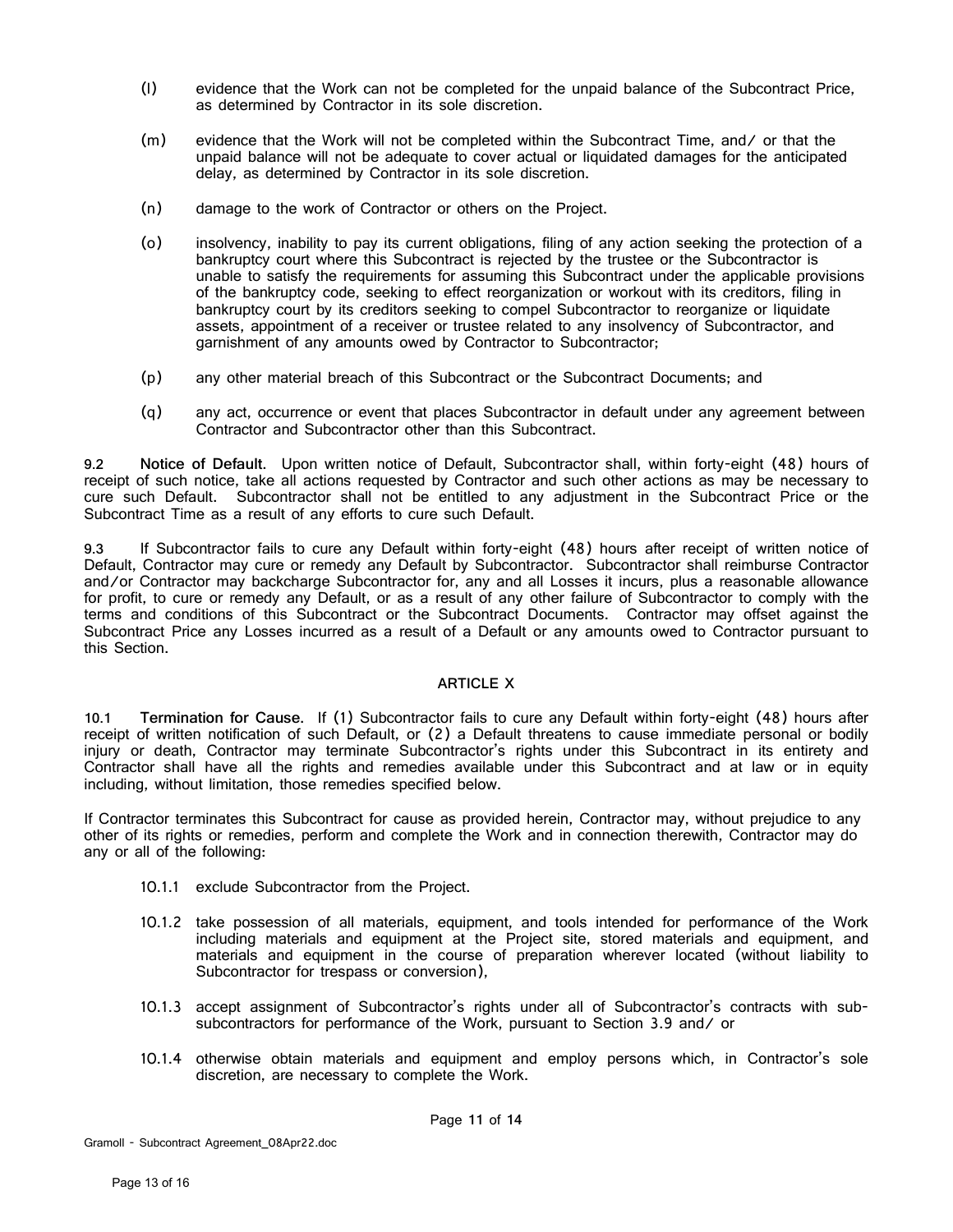Upon termination for cause as provided herein, Subcontractor shall not be entitled to receive any further payment until completion of all of the Work and acceptance of the entire Project. Subcontractor shall reimburse Contractor for all Losses it incurs to complete Subcontractor's Work, plus a reasonable allowance for overhead and profit. If the unpaid balance of the Subcontract Price exceeds the Contractor's Losses, plus allowance for overhead and profit, Contractor shall pay such excess to Subcontractor. If such Losses, overhead, and profit exceed the unpaid balance of the Subcontract Price, the Subcontractor shall pay the difference to Contractor. In addition, Contractor shall be entitled to such other and further remedies available at law or in equity.

**10.2 Suspension for Convenience.** Contractor may, without cause, suspend, delay, or interrupt the Work in whole or in part for such period of time as the Contractor may determine and/ or as provided in the Subcontract Documents. Subject to the requirements and limitations of Article V, the Subcontract Price and Subcontract Time may be adjusted for increases in the cost and time to complete the Work caused by such suspension. No adjustment shall be made, however, to the extent that (a) performance is, was or would have been so suspended, delayed or interrupted by another cause for which the Subcontractor is responsible, (b) an adjustment is made or denied under another provision of this Subcontract, or (c) Contractor is not entitled to a adjustment in the contract price and/ or the contract time under the General Contract on behalf of Subcontractor as a result of such suspension.

**10.3 Termination for Convenience.** The Contractor may, at any time, terminate this Subcontract for the convenience of Contractor and without cause. Subcontractor's sole and exclusive right to compensation for Losses resulting from such termination shall be the compensation actually received by Contractor from Owner on behalf of Subcontractor as a result of any such termination. Subcontractor shall not be entitled to any compensation for Losses or any other remedy under this Subcontract or for breach thereof as a result of such termination beyond such adjustment in the contract price and/ or the contract price to the Prime Contract received by Contractor from Owner on behalf of Subcontractor. Receipt by Contractor of such compensation is a condition precedent to Subcontractor's right, if any, to compensation for Losses resulting from such termination. Subcontractor's right to recover for such termination shall be limited to the compensation received by Contractor from Owner for such termination on behalf of Subcontractor.

#### **ARTICLE XI**

<span id="page-13-0"></span>**11.1 Dispute Resolution.** Disputes, if any, between Subcontractor and Contractor arising out of or relating to this Subcontract or the Work shall be resolved as provided in this Article.

**11.2 Disputes Involving the Owner or the Architect.** Any disputes in which the Owner or the Architect is a party shall be governed by the dispute resolution procedures in the Subcontract Documents other than this Subcontract. If those Subcontract Documents contain no dispute resolution procedures, such disputes shall be resolved as provided in Section 11.3 below.

**11.3 Disputes Not Involving the Owner or the Architect.** At the sole and exclusive discretion of Contractor, all disputes in which neither the Owner nor the Architect is a party shall be resolved in (1) binding arbitration, or (2) litigation in a state or federal court of competent jurisdiction situated in the state of the location of the Project. If Contractor determines to resolve disputes under this Subcontract by binding arbitration, the following rules shall apply.

- 11.3.1 Binding Arbitration shall be pursuant to the current Construction Industry Arbitration Rules of the American Arbitration Association unless the parties mutually agree otherwise. A written demand for arbitration shall be filed with the American Arbitration Association and the other party within a reasonable time after the dispute or claim has arisen, but in no event after the applicable statute of limitations for a legal or equitable proceeding would have run.
- 11.3.2 Any Arbitration pursuant to this Subcontract may be joined or consolidated with any arbitration involving (1) any other person or entity necessary to resolve the claim, dispute or controversy, (2) the same transaction or series of related transactions as those in the Arbitration, or (3) a common issue of law or fact with those in the Arbitration creating the possibility of conflicting rulings by more than one arbitrator or panel of arbitrators. The location of the arbitration proceedings shall be in the state of the location of the Project. The arbitration award shall be final.
- 11.3.3 Arbitration pursuant to this Section shall be governed by the applicable version of the Uniform Arbitration Act in enacted by the state of the location of the Project. The arbitrator, in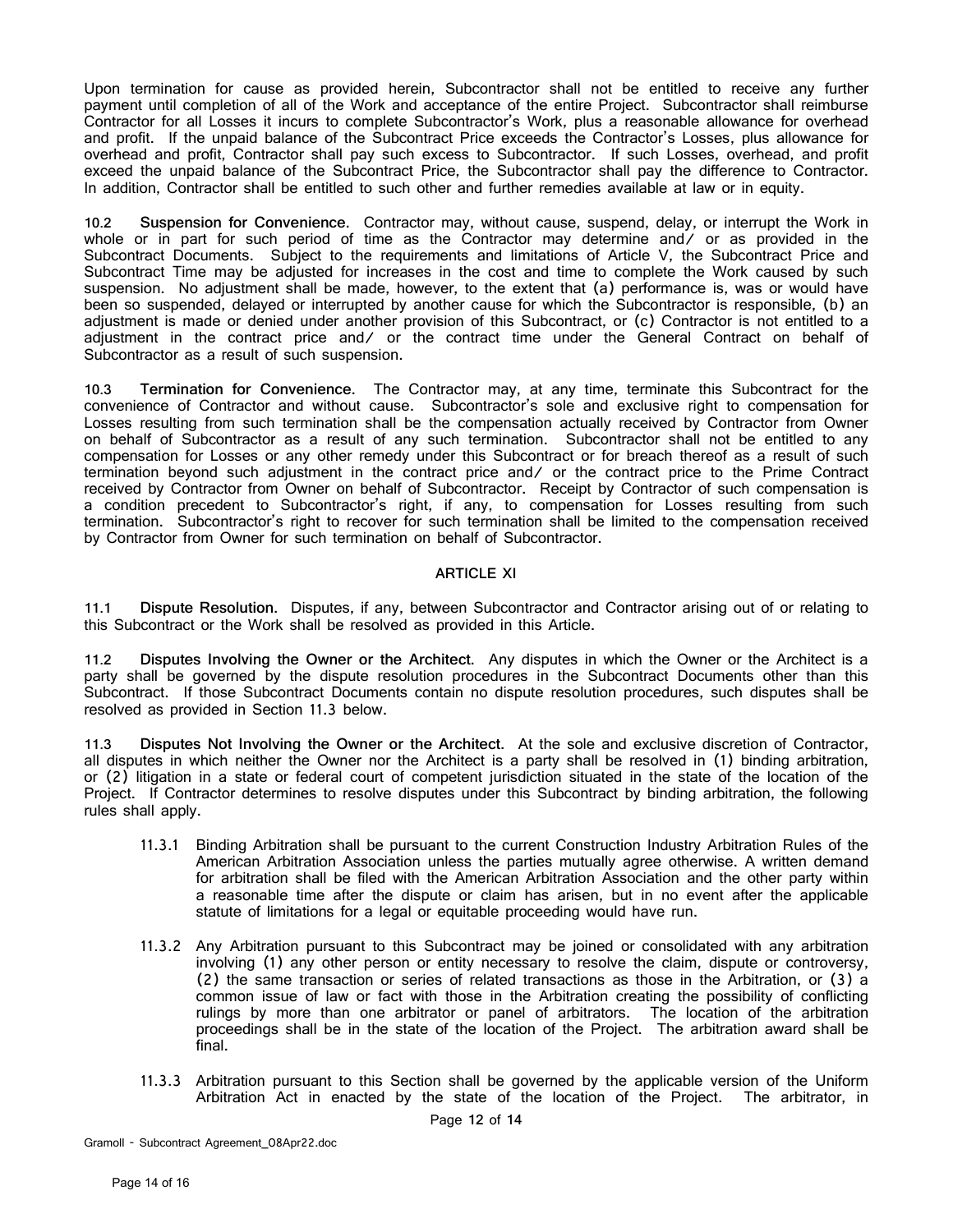determining an award, shall be without jurisdiction to enter any award not in conformity with the laws determined by the parties to be controlling pursuant to Section 12.4. The arbitrator shall have all authority necessary to enforce all the terms and conditions of this Subcontract and provide for all remedies available hereunder including, without limitation, interim relief, if appropriate. The arbitrator shall prepare a (1) reasoned award, or (2) findings of fact and conclusions of law, applying the governing laws to the facts of the case.

- 11.3.4 Notwithstanding the foregoing, the arbitrator shall be deemed to have exceeded the authority granted under this Subcontract if, and to the extent, an award does not comply with the requirements of this Subcontract. The Parties consent to the jurisdiction of the state and federal courts of the state in which the Project is located for the purposes of (1) enforcing the parties' obligation to arbitrate disputes, claims and controversies under this Subcontract, (2) determining the scope of the matters that are subject to arbitration, (3) requiring the joinder and/ or consolidation of matters subject to arbitration, and (4) enforcing and entering judgment upon the arbitration award entered by the arbitrator. Each Party waives any objection that it may now have or hereafter have to venue in such courts.
- 11.3.5 If any action or proceeding is brought in connection with this Subcontract, the prevailing party shall be entitled to recover its costs and reasonable expert and attorneys' fees.

#### **ARTICLE XII**

<span id="page-14-0"></span>**12.1** This Subcontract and the Subcontract Documents constitute the final, complete, and exclusive statement of the agreement between the parties, and supersedes and replaces in their entirety all prior oral or written agreements, including but not limited to, bids and bid acceptances. This Subcontract may not be altered, amended or extended, except by written agreement of the parties hereto executed by James Gramoll on behalf of Contractor.

**12.2** This Subcontract shall inure to the benefit of and be binding upon the parties hereto, their successors and permitted assigns.

**12.3** Delay by Contractor in enforcing any rights or remedies in the event of Default or a breach of any term or condition of this Subcontract or any other contract between Contractor or Subcontractor, shall not be construed as a waiver of such Default or breach. Payment by Contractor of progress payments or final payment shall not be construed as acceptance of any work for which payment is made or waiver of any Claims, rights, or remedies under this Subcontract.

**12.4** This Subcontract shall be construed and interpreted as a whole in accordance with its fair meaning and in accordance with the laws of the state of the location of the Project. Under no circumstances, however, shall such laws be interpreted to apply conflict of laws principles to require the laws of another state to determine the interpretation or construction of this Subcontract.

**12.5 Performance Guaranty.** If Subcontractor operates as a corporation, limited liability company, partnership or a business entity other than as an individual or sole proprietor, this Subcontract will be signed by the President and Secretary of the corporation, the managing member(s), partners, or other authorized principals of Subcontractor's company, and the officers, managing member(s), partners, and/ or other principals signing this Subcontract on behalf of the corporation, limited liability company, partnership or other business entity do jointly and severally, guarantee to the Contractor the full and faithful performance of this Subcontract by Subcontractor, and do further agree, jointly and severally, that they shall be personally liable to Contractor for the full and faithful performance of Subcontractor's obligations under this Subcontract. Failure of Contractor to request a performance bond from Subcontractor shall not affect the obligation assumed by the officers, managing members, partners or other principals signing this Subcontract on behalf of Subcontractor.